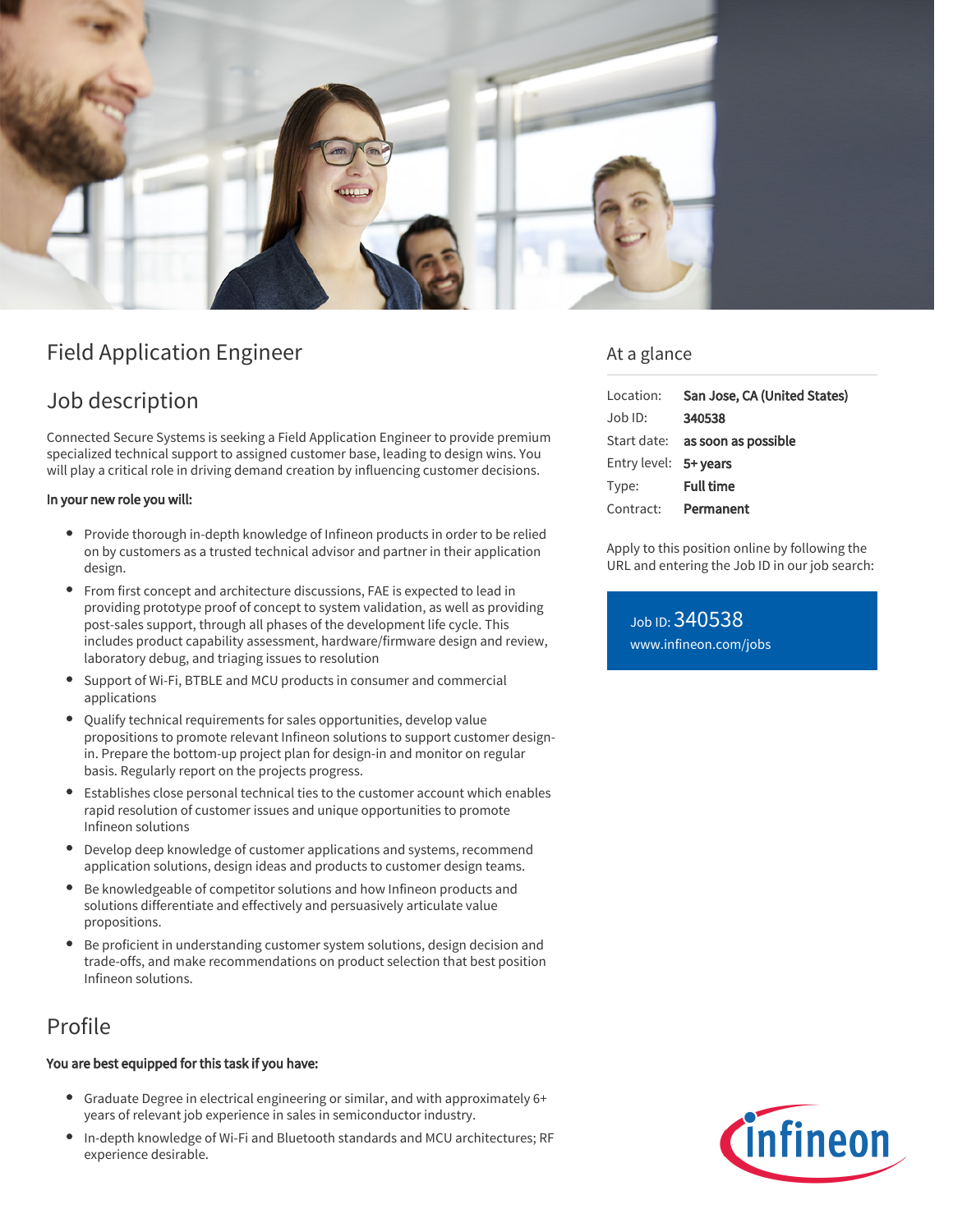- Experience with mixed signal designs; solid analog and digital competency, Communication interface experience with any or all of the following: SPI, UART, I2C; Previous board-level development highly desired; #C language proficiency
- Strong technical focus, excellent presentation and written communication skills; strong diverse interpersonal skills required to manage client contacts as well as internal interfaces.
- Problem solving attitude, to propose solutions and debug issues
- The curiosity and passion to work in a fast paced team environment to support customer projects and comfort in working in target driven environment

## Benefits

San Jose, CA: Medical, Dental & Vision Plans; Flexible Reimbursement Accounts (FSAs); Industry leading 401k Employer Contribution/Match; Company Performance Bonus; Holiday Pay & Paid Time Off (PTO); Flexible Working Conditions, Part-time Options; Different career paths: Project Management, Technical Ladder, Management & Individual Contributor; Wide range of Training Offers & Career Development Planning; Coaching, Mentoring, Networking Possibilities; International assignments; Basic Life & Dependent Life Insurance; Paid Sick Leave, Accidental Death & Disability Insurance (AD&D) ; Short-term & Long-term Disability ; Employee Assistance Program (EAP) ; Health Promotion Programs ; Reduced Price for Public Transportation

## Why Us

### Part of your life. Part of tomorrow.

We make life easier, safer and greener – with technology that achieves more, consumes less and is accessible to everyone. Microelectronics from Infineon is the key to a better future. Efficient use of energy, environmentally-friendly mobility and security in a connected world – we solve some of the most critical challenges that our society faces while taking a conscientious approach to the use of natural resources.

The Connected Secure Systems (CSS) segment offers comprehensive systems for a secure, networked world with a portfolio built around reliable, trendsetting microcontrollers as well as wireless connectivity and security solutions. Over the past decades, CSS has developed microcontroller, Wi-Fi, Bluetooth and combined connectivity solutions (known as connectivity combos) and hardware-based security technologies. The products are used in a broad range of applications: from consumer electronics, IoT and home appliances to IT equipment, cloud security and networked cars all the way to credit and debit cards, electronic passports and IDs. With its leading technologies in the areas of computing, connectivity and security, CSS makes a decisive contribution to protecting today's and tomorrow's networked systems.

[Click here](https://www.infineon.com/cms/en/careers/working-at-infineon/cssdreamjob/) for more information about working at CSS with interesting employee and management insights and an overview with more #CSSDreamJobs.

Cypress Semiconductor Corporation is an equal opportunity employer. All qualified applicants will receive consideration for employment without regard to race, color, religion, sex (including pregnancy, childbirth, or related medical conditions), gender identity, national origin, ancestry, citizenship, age, physical or mental disability, legally protected medical condition, family care status, military or veteran status, marital status, domestic partner status, sexual orientation, or any other basis protected by local, state, or federal laws. Applicants with questions about access or requiring a reasonable accommodation for any part of the application or hiring process should contact the Talent Network by phone at (408) 503-2194.

Employment at Infineon is contingent upon proof of your legal right to work in the United States under applicable law, verification of satisfactory references and successful completion of a background check and drug test, and signing all your onboarding documents .